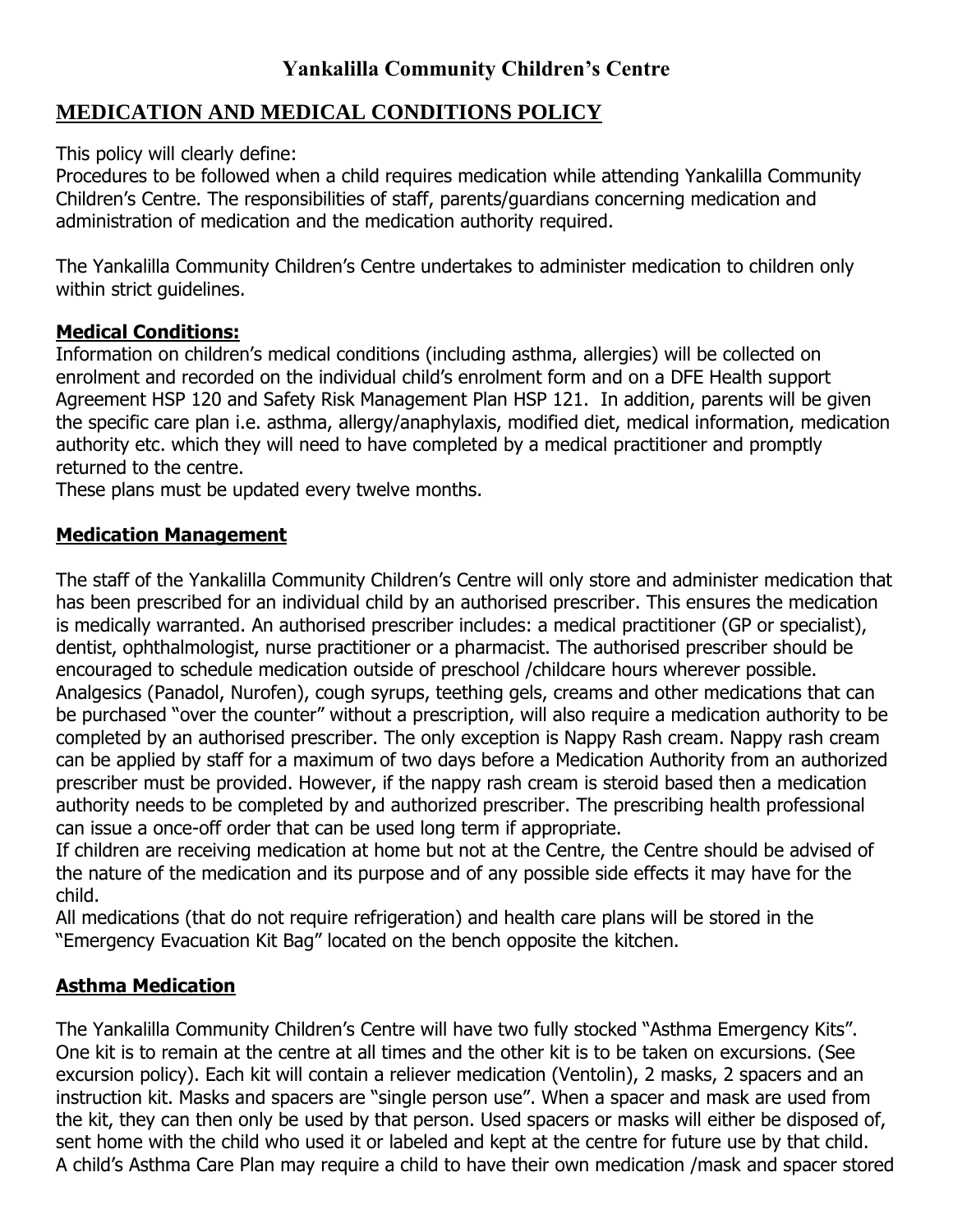long term at the centre. The medication and Asthma care plan will be stored in the "Emergency Evacuation Kit Bag" located on the bench opposite the kitchen.

# **Anaphylaxis Medication**

Anaphylaxis is the most severe form of allergic reaction and is potentially life threatening. A child's Anaphylaxis Care Plan may require a child to have specific medication available at all times. For these children, parents/caregivers of the child will be required to ensure the centre has the required quantity of "in date" prescribed medication stored long term at the centre. This medication will be stored in our "Emergency Evacuation Kit Bag" located on the bench opposite the kitchen. The child's anaphylaxis medication will be taken by staff on all excursions.

## **For children who require medication during their time at the Centre:**

Please note:

- Staff cannot administer the first dose of a new medication if the child has never had the medication before. (First time medications need to be carefully monitored in case there is an allergic reaction or other side effects.)
- Staff are not permitted to administer invasive medications ie eye drops, ear drops, nose drops. Parents may choose to attend the centre to administer these medications or administer the medications when the child returns home.
- Prescription medication must be supplied in the original prescription bottle with the child's name, dosage and time to be given clearly recorded.

## **The following medication procedure will be followed by staff for the administration of medication.**

- a) Parent requests to staff member X that medication to be given to their child (child A)
- b) Staff member X fills in medication chart for parent. checking that the medication is current, has been prescribed for child A and that the dosage and time for medication to be given is in accordance with the doctors instructions. The date of expiry must be checked.
- c) Parent signs medication form
- d) Staff member X writes "medication to be given" in comments section on sign in sheet next to child A's name
- e) Staff member X puts a masking tape label "medication due at ….." on child A's lunchbox.
- f) Staff member X puts medication in kitchen fridge (if required) or in the "Emergency Evacuation Kit Bag" located on the bench opposite the kitchen.
- g) Staff member X informs all other staff on duty in their team (Joeys / over 2's or Preschool) that Child A needs medication at …………
- h) Responsibility to give the medication is the staff member who puts the lunch box on the table.
- i) A staff member will prepare the dosage, according to the doctor's specifications. The dosage will be checked by a second staff member, who will also witness the administration of the medication. Both staff will sign the medication book.
- NB: Medication can be given by any educator Educators reserve the right to refuse to administer medications